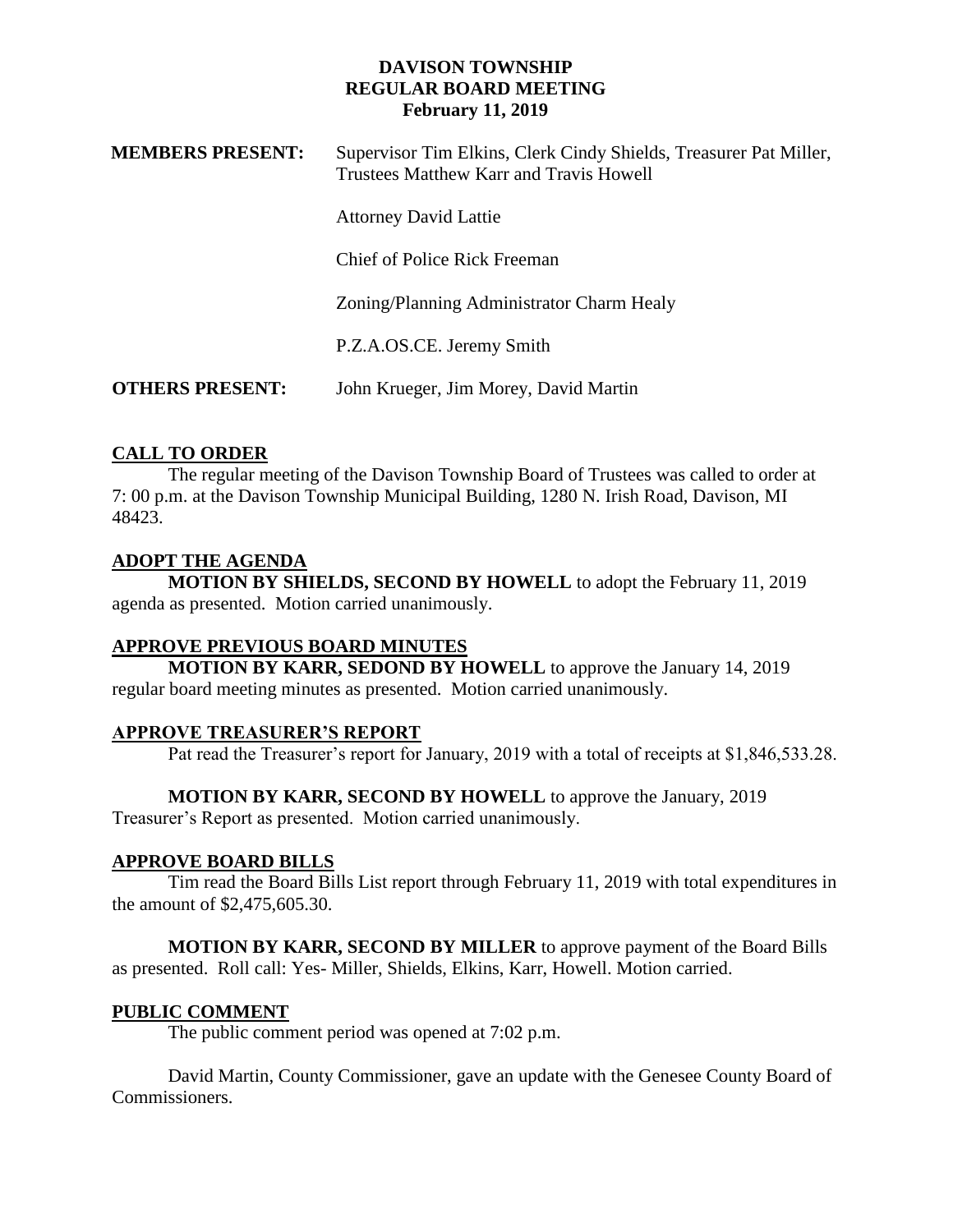John Krueger, Board of Review Member, gave an update on two new topics that were addressed at his Board of Review training.

Public comment was closed at 7:05 p.m.

#### **UNFINISHED BUSINESS**

None

#### **NEW BUSINESS Approve Consumers Energy Contract & Resolution 2019-4 for Solarwood Streetlights**

This is a new contract due to the LED lighting that was installed in the Solarwood subdivision. Billing will be done separately now also. The packet contains a resolution that needs to be approved by the board.

**MOTION BY SHIELDS, SECOND BY KARR** to approve the Standard Lighting Contract Form 548 and Resolution 2019-4 as presented. Roll call: Yes – Shields, Elkins, Karr, Howell, Miller. Motion carried.

#### **Approval of OPEB Application for Waiver & Plan**

Public Act 202 requires that the township submit this application due to our underfunded OPEB status. This waiver is a description of past actions taken to reduce our OPEB liability. If this application is not approved by the state, we will be required to submit a Corrective Action Plan.

**MOTION BY KARR, SECOND BY HOWELL** to approve the Waiver and Plan for Retirement Health Benefit Systems as presented. Motion carried unanimously.

#### **Approval of Resolution of Intent #2019-3 Commitment to Fund MERS RHFV**

The resolution commits the township to annual contributions, over and above pay as you go retiree health care premiums, to the MERS Retiree Healthcare Funding Vehicle of \$220,000 beginning with the 2019-2020 fiscal year.

**MOTION BY KARR, SECOND BY HOWELL** to approve the Resolution of Intent #2019-3 as presented. Roll call: Yes – Elkins, Karr, Howell, Miller, Shields. Motion carried.

## **Approval of the 2019-2020 Meeting Schedule**

**MOTION BY KARR, SECOND BY HOWELL** to approve the 2019-2020 Meeting Schedule as presented. Motion carried unanimously.

#### **Approval of the 2019-2020 Holiday Schedule**

**MOTION BY KARR, SECOND BY HOWELL** to approve the 2019-2020 Holiday Schedule as presented. Motion carried unanimously.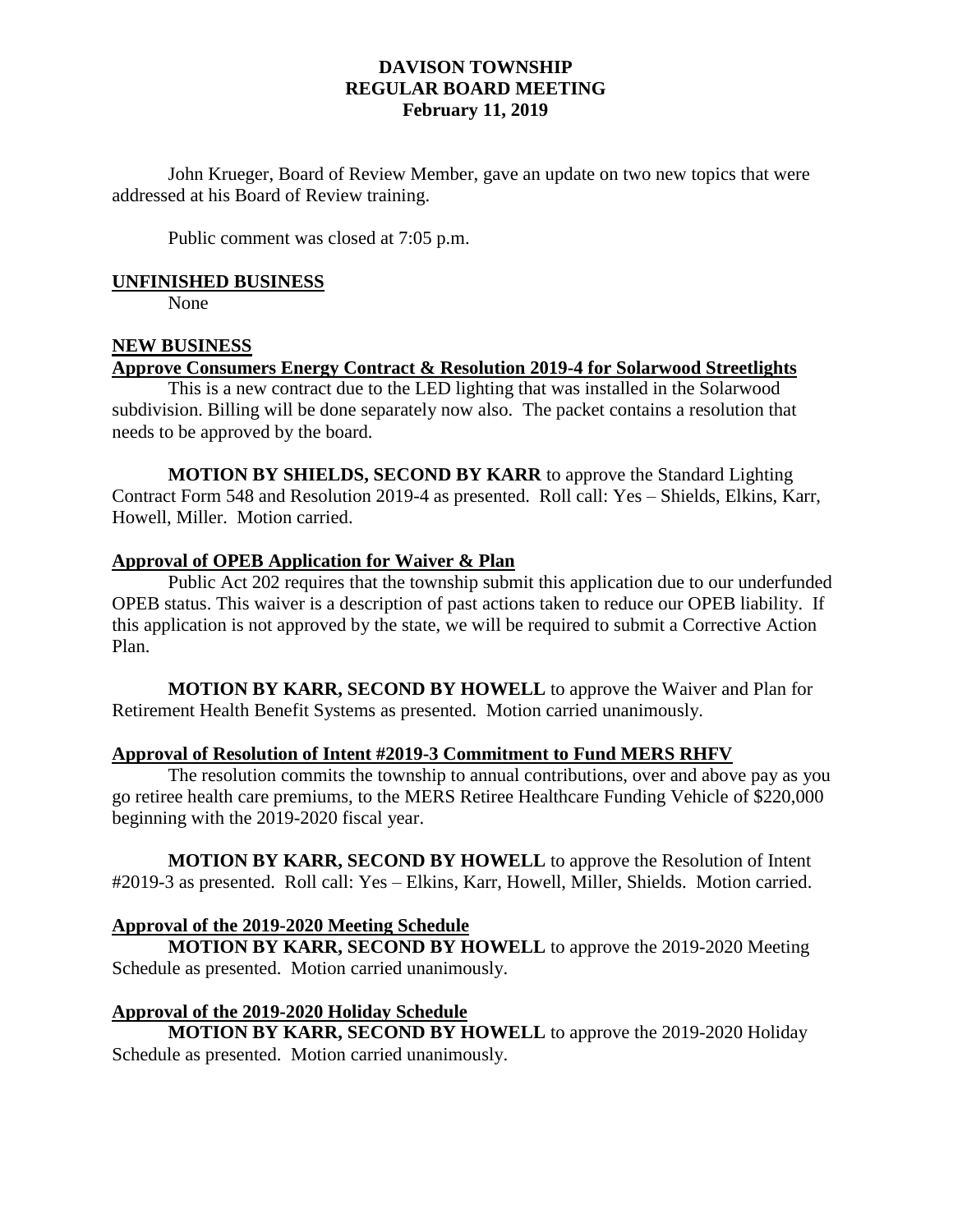## **Approval of Lake Callis Pump Station**

Tim explained the estimate came in at \$204,000 and all funding will be allocated from the Construction account. He is requesting the board approve no more than \$210,000 to finish the pump station.

**MOTION BY MILLER, SECOND BY KARR** to approve the Lake Callis Pump Station construction not to exceed \$210,000 to finish. Roll call: Yes – Karr, Howell, Miller, Shields, Elkins. Motion carried.

## **Approval of Personnel Committee Recommendations**

Cindy stated interviews for the Part-time Treasurer's Department and Clerk's Department positions have taken place. The Personnel Committee is recommending Chris Walker for Treasurer's Department and Sheila Zimmer for Clerk's Department permanent part-time positions.

**MOTION BY MILLER, SECOND BY HOWELL** to approve the Personnel Committee recommendations to hire Chris Walker and Sheila Zimmer as presented. Motion carried unanimously.

## **Court Street Update**

Tim said he spoke with the road commission about extending the turn lane past Wojo's entrance and they have agreed to do so, adding \$97,000 to the cost. However due to reallocating funds from the proposed Lippincott project that was pushed to next year, there should be no additional cost to the township.

## **FUTURE BUSINESS**

None

# **BOARD COMMENTS**

Pat Miller

- Questions about vehicles parked across sidewalks.
- How long an individual can keep a car for sale on their property.

Cindy Shields

- Reported the Fire Authority amended their budget due to a decrease in the cost of the drain project at the Fire Hall. This reduces the fire run rate.
- The Michigan Township Association meeting will be held of February 21, 2019 at 6pm and we are the host.
- There has been no check from the Emily FOIA. Mr. Lattie said consider it abandoned as it has been 6 months since the request.